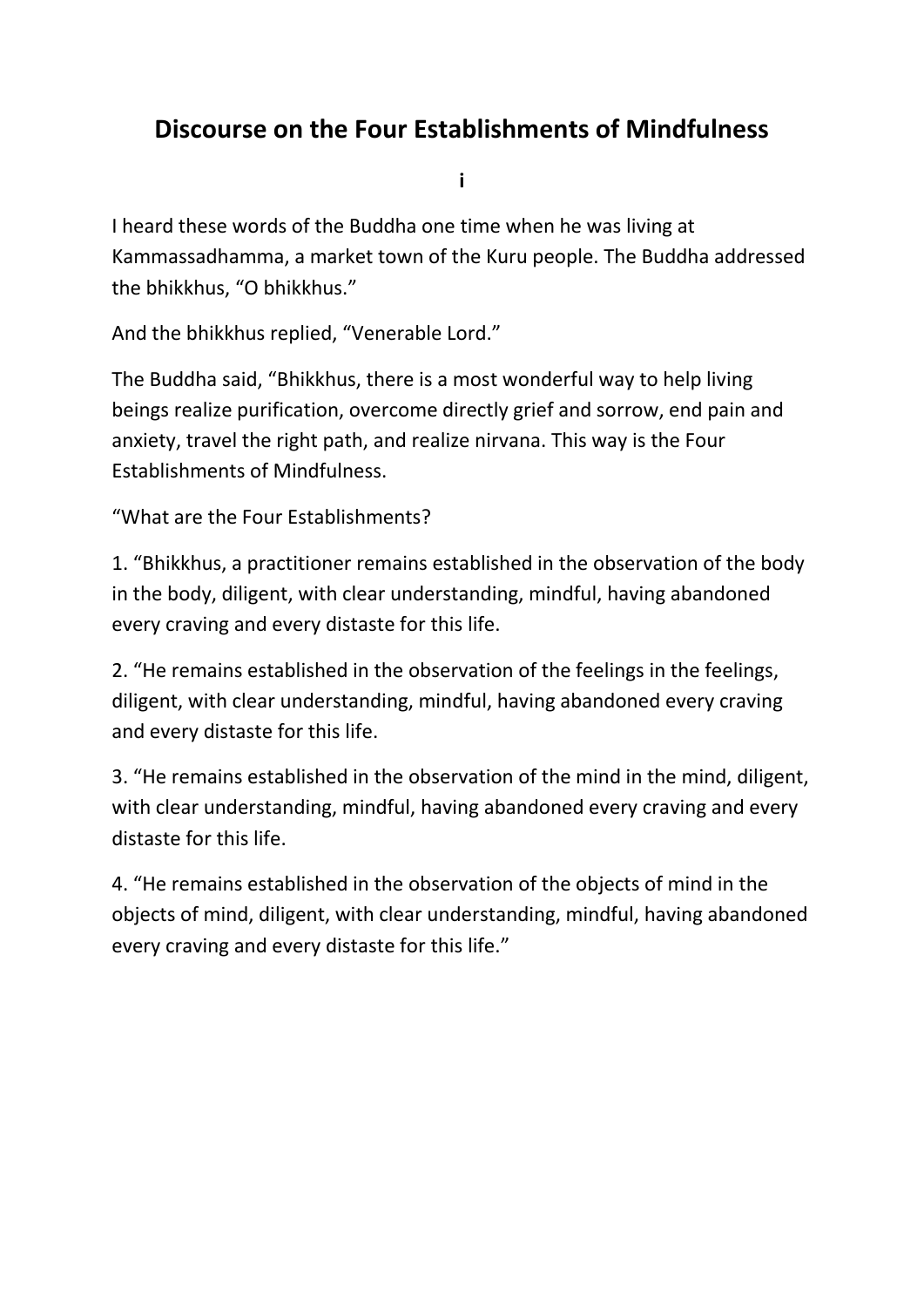"And how does a practitioner remain established in the observation of the body in the body?

"She goes to the forest, to the foot of a tree, or to an empty room, sits down cross-legged in the lotus position, holds her body straight, and establishes mindfulness in front of her. She breathes in, aware that she is breathing in. She breathes out, aware that she is breathing out. When she breathes in a long breath, she knows, 'I am breathing in a long breath.' When she breathes out a long breath, she knows, 'I am breathing out a long breath.' When she breathes in a short breath, she knows, 'I am breathing in a short breath.' When she breathes out a short breath, she knows, 'I am breathing out a short breath.'

"She uses the following practice: 'Breathing in, I am aware of my whole body. Breathing out, I am aware of my whole body. Breathing in, I calm my body. Breathing out, I calm my body.'

"Just as a skilled potter knows when he makes a long turn on the wheel, 'I am making a long turn,' and knows when he makes a short turn, 'I am making a short turn,' so a practitioner, when she breathes in a long breath, knows, 'I am breathing in a long breath,' and when she breathes in a short breath, knows, 'I am breathing in a short breath,' when she breathes out a long breath, knows, 'I am breathing out a long breath,' and when she breathes out a short breath, knows, 'I am breathing out a short breath.'

"She uses the following practice: 'Breathing in, I am aware of my whole body. Breathing out, I am aware of my whole body. Breathing in, I calm my body. Breathing out, I calm my body.'

"Moreover, when a practitioner walks, he is aware, 'I am walking.' When he is standing, he is aware, 'I am standing.' When he is sitting, he is aware, 'I am sitting.' When he is lying down, he is aware, 'I am lying down.' In whatever position his body happens to be, he is aware of the position of his body.

"Moreover, when the practitioner is going forward or backward, he applies full awareness to his going forward or backward. When he looks in front or looks behind, bends down or stands up, he also applies full awareness to what he is doing. He applies full awareness to wearing the sanghati robe or carrying the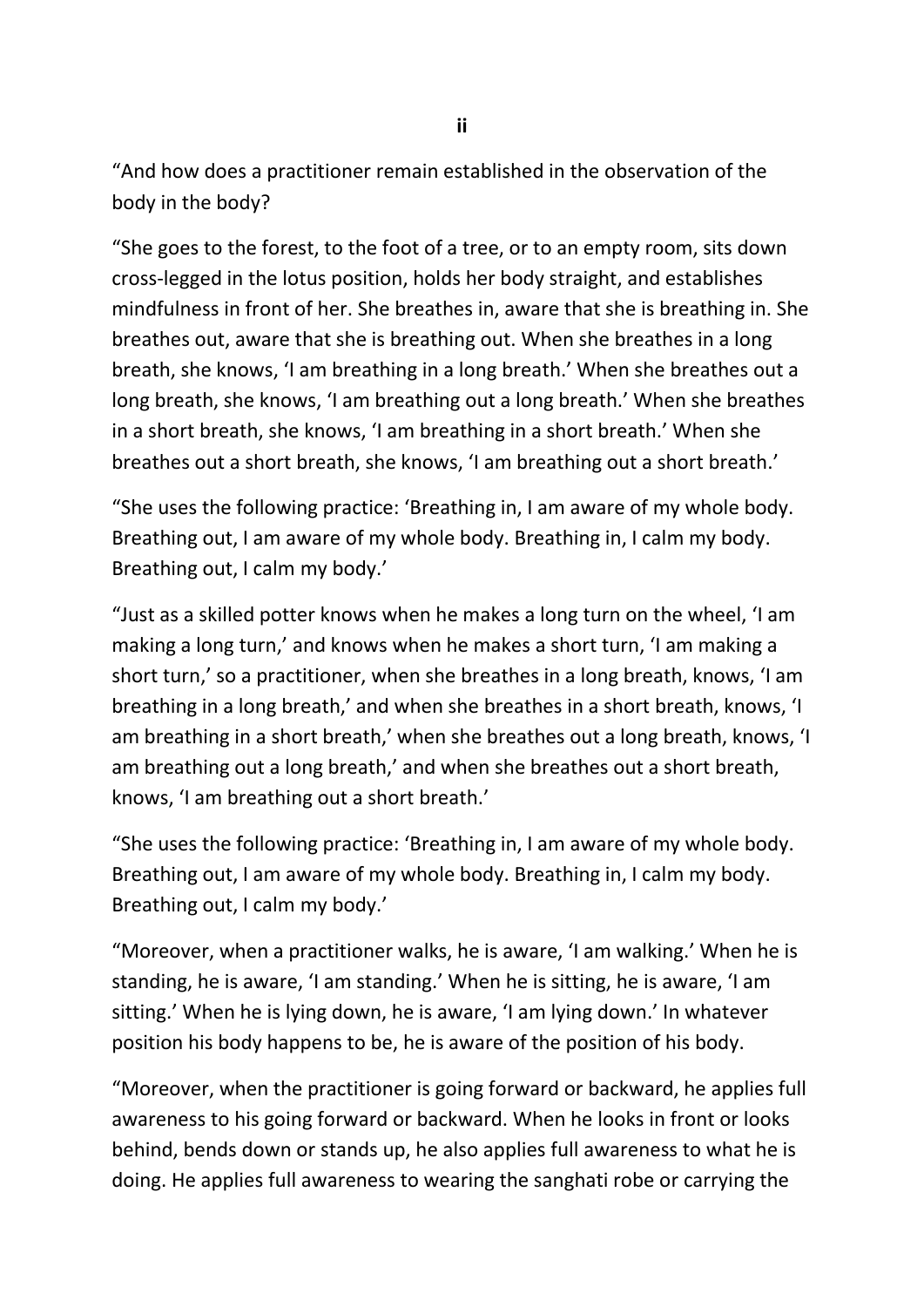alms bowl. When he eats or drinks, chews, or savors the food, he applies full awareness to all this. When passing excrement or urinating, he applies full awareness to this. When he walks, stands, lies down, sits, sleeps or wakes up, speaks or is silent, he shines his awareness on all this.

"Further, the practitioner meditates on her very own body from the soles of the feet upwards and then from the hair on top of the head downwards, a body contained inside the skin and full of all the impurities which belong to the body: 'Here is the hair of the head, the hairs on the body, the nails, teeth, skin, flesh, sinews, bones, bone marrow, kidneys, heart, liver, diaphragm, spleen, lungs, intestines, bowels, excrement, bile, phlegm, pus, blood, sweat, fat, tears, grease, saliva, mucus, synovial fluid, urine.'



"Bhikkhus, imagine a sack which can be opened at both ends, containing a variety of grains — brown rice, wild rice, mung beans, kidney beans, sesame, white rice. When someone with good eyesight opens the bags, he will review it like this: 'This is brown rice, this is wild rice, these are mung beans, these are kidney beans, these are sesame seeds, this is white rice.' Just so the practitioner passes in review the whole of his body from the soles of the feet to the hair on the top of the head, a body enclosed in a layer of skin and full of all the impurities which belong to the body: 'Here is the hair of the head, the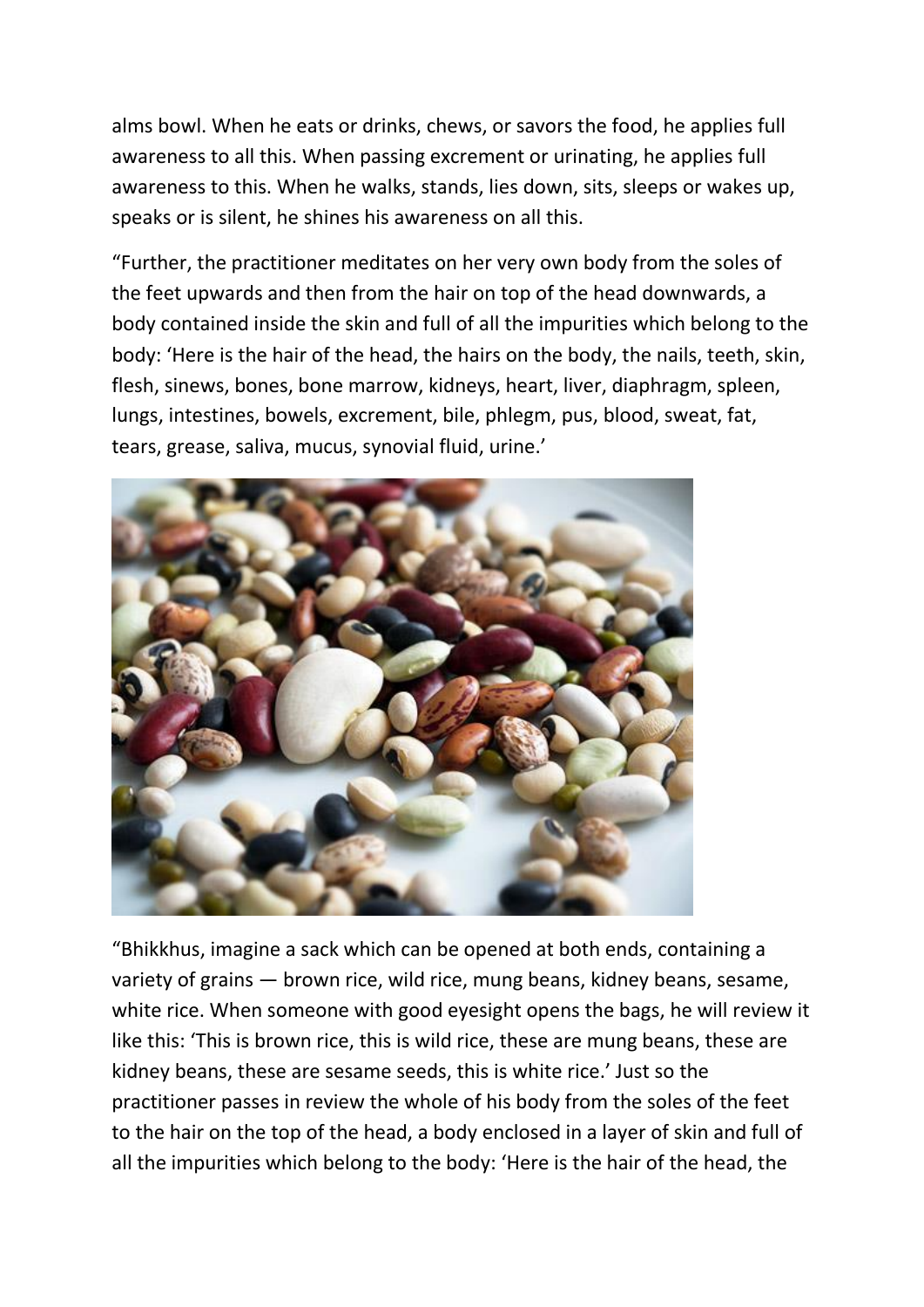hairs on the body, nails, teeth, skin, flesh, sinews, bones, bone marrow, kidneys, heart, liver, diaphragm, spleen, lungs, intestines, bowels, excrement, bile, phlegm, pus, blood, sweat, fat, tears, grease, saliva, mucus, synovial fluid, urine.'

"Further, in whichever position her body happens to be, the practitioner passes in review the elements which constitute the body: 'In this body is the earth element, the water element, the fire element, and the air element.'

"As a skilled butcher or an apprentice butcher, having killed a cow, might sit at the crossroads to divide the cow into many parts, the practitioner passes in review the elements which comprise her very own body: 'Here in this body are the earth element, the water element, the fire element, and the air element.'

Further, the practitioner compares his own body with a corpse which he visualizes thrown onto a charnel ground and lying there for one, two, or three days — bloated, blue in color, and festering, and he observes, 'This body of mine is of the same nature. It will end up in the same way; there is no way it can avoid that state.'

"Further, the practitioner compares his own body with a corpse which he visualizes thrown onto a charnel ground, pecked at by crows, eaten by hawks, vultures, and jackals, and infested with maggots and worms, and he observes, 'This body of mine is of the same nature, it will end up in the same way, there is no way it can avoid that state.'

"Further, the practitioner compares his own body with a corpse which he visualizes thrown onto a charnel ground; it is just a skeleton with a little flesh and blood sticking to it, and the bones are held together by the ligaments.

"Further, the practitioner compares his own body with a corpse which he visualizes thrown onto a charnel ground; it is just a skeleton, no longer adhered to by any flesh, but still smeared by a little blood, the bones still held together by the ligaments.

"Further, the practitioner compares his own body with a corpse which he visualizes thrown onto a charnel ground; it is just a skeleton, no longer adhered to by any flesh nor smeared by any blood, but the bones are still held together by the ligaments.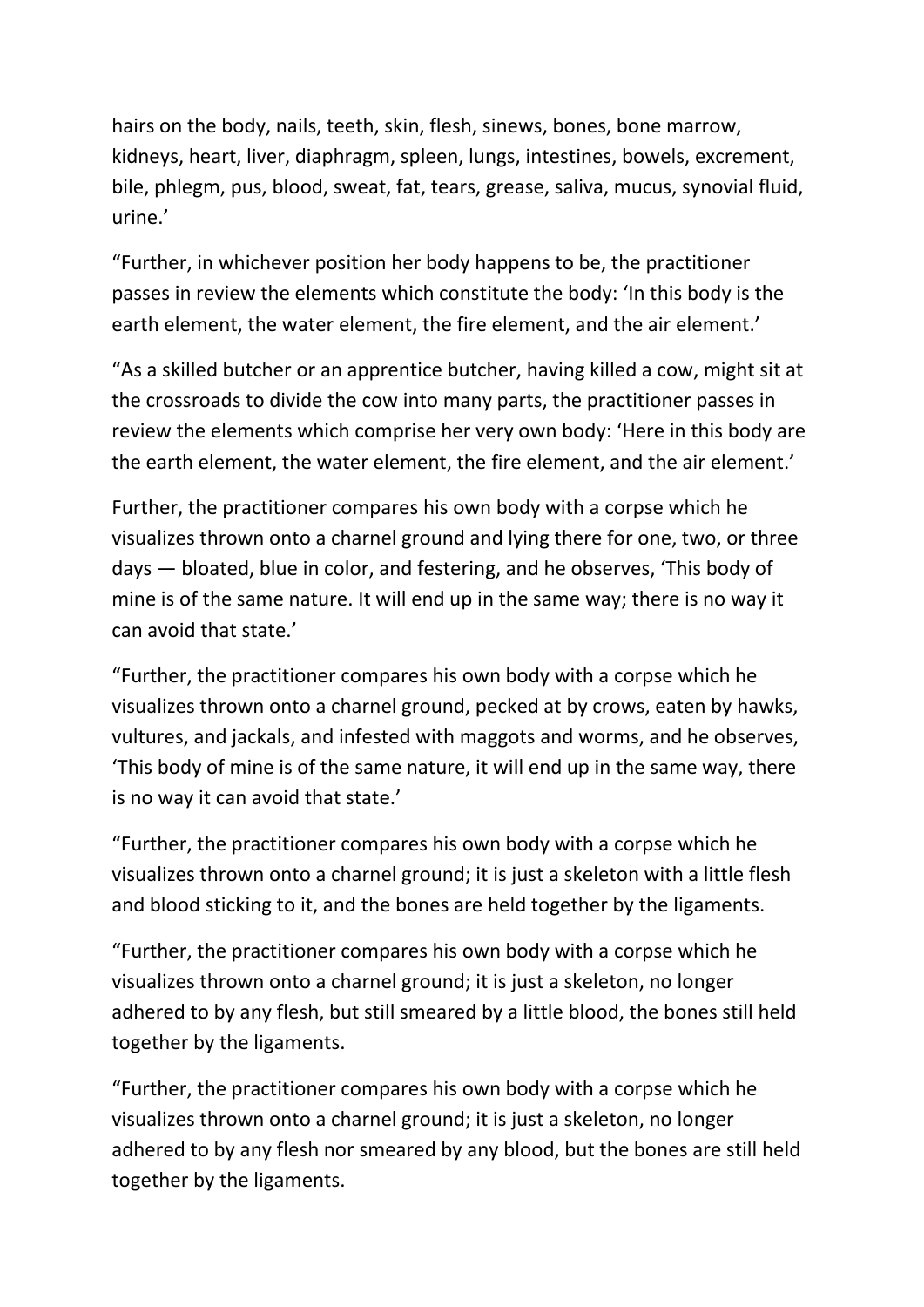"Further, the practitioner compares his own body with a corpse which he visualizes thrown onto a charnel ground; all that is left is a collection of bones scattered here and there; in one place a hand bone, in another a shin bone, a thigh bone, a pelvis, a spinal column, a skull.

"Further, the practitioner compares his own body with a corpse which he visualizes thrown onto a charnel ground; all that is left is a collection of bleached bones, the color of shells.

"Further, the practitioner compares his own body with a corpse which he visualizes thrown onto a charnel ground; it has been lying there for more than one year and all that is left is a collection of dried bones.

"Further, the practitioner compares his own body with a corpse which he visualizes thrown onto a charnel ground; all that is left is the dust which comes from the rotted bones, and he observes, 'This body of mine is of the same nature, it will end up in the same way. There is no way it can avoid that state.'

"This is how the practitioner remains established in the observation of the body in the body, observation of the body from within or from without, or both from within or from without. He remains established in the observation of the process of coming-to-be in the body or the process of dissolution in the body or both in the process of coming-to-be and the process of dissolution. Or he is mindful of the fact, 'There is a body here,' until understanding and full awareness come about. He remains established in the observation, free, not caught in any worldly consideration. That is how to practice observation of the body in the body, O bhikkhus."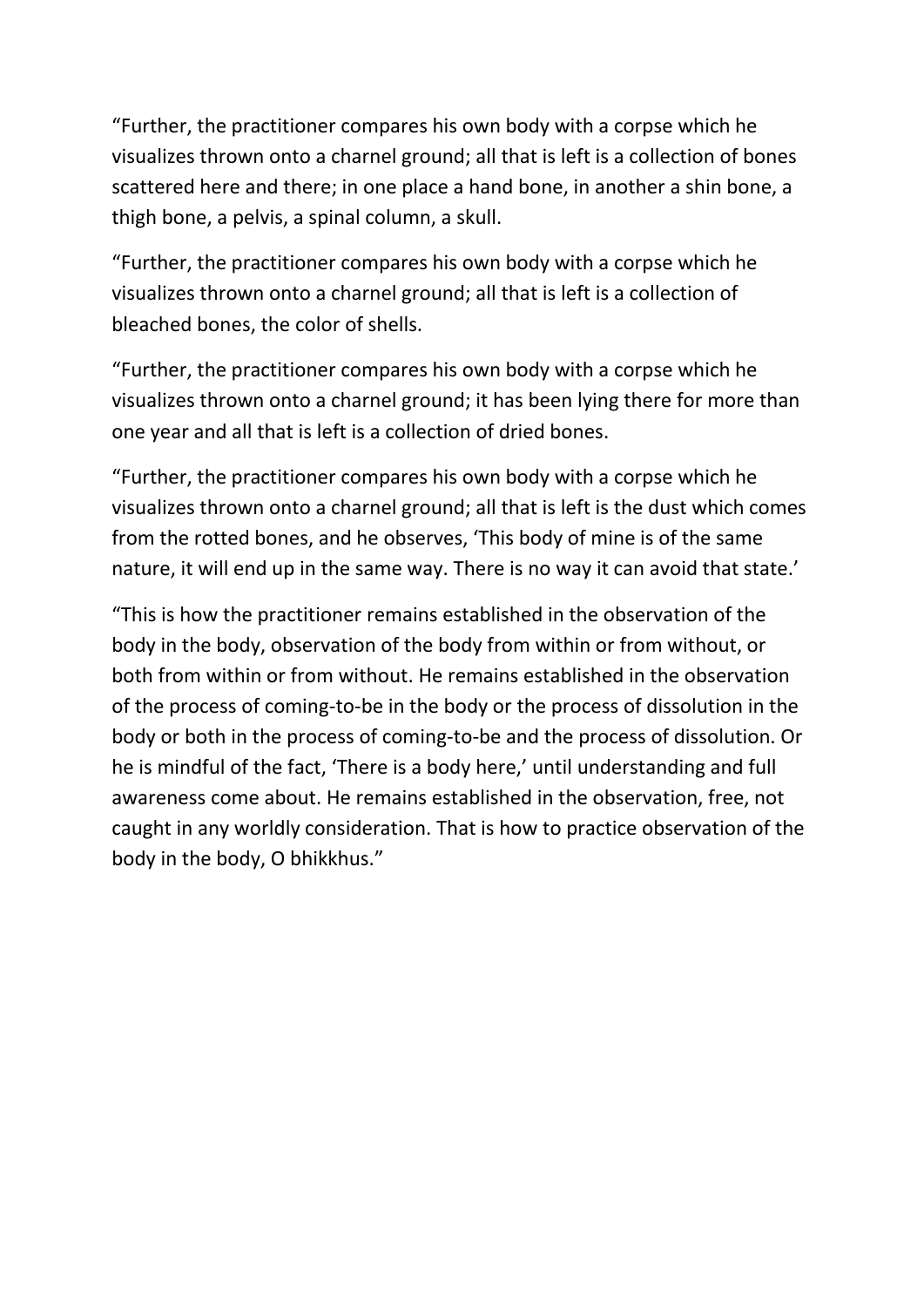"Bhikkhus, how does a practitioner remain established in the observation of the feelings in the feelings?

"Whenever the practitioner has a pleasant feeling, she is aware, 'I am experiencing a pleasant feeling.' The practitioner practices like this for all the feelings, whether they are pleasant, painful, or neutral, observing when they belong to the body and when they belong to the mind.

"This is how the practitioner remains established in the observation of the feelings in the feelings, observation of the feelings from within or from without, or observation of the feelings both from within and from without. She remains established in the observation of the process of coming-to-be in the feelings or the process of dissolution in the feelings or both in the process of coming-to-be and the process of dissolution. Or she is mindful of the fact, 'There is feeling here,' until understanding and full awareness come about. She remains established in the observation, free, not caught in any worldly consideration. That is how to practice observation of the feelings in the feelings, O bhikkhus."

## **iv**

"Bhikkhus, how does a practitioner remain established in the observation of the mind in the mind?

"When his mind is desiring, the practitioner is aware, 'My mind is desiring.' When his mind is not desiring, he is aware, 'My mind is not desiring.' He is aware in the same way concerning a hating mind, a confused mind, a collected mind, a dispersed mind, an expansive mind, a narrow mind, the highest mind, and a concentrated and liberated mind.

This is how the practitioner remains established in the observation of the mind in the mind, observation of the mind from within or from without, or observation of the mind both from within and from without. He remains established in the observation of the process of coming-to-be in the mind or the process of dissolution in the mind or both in the process of coming-to-be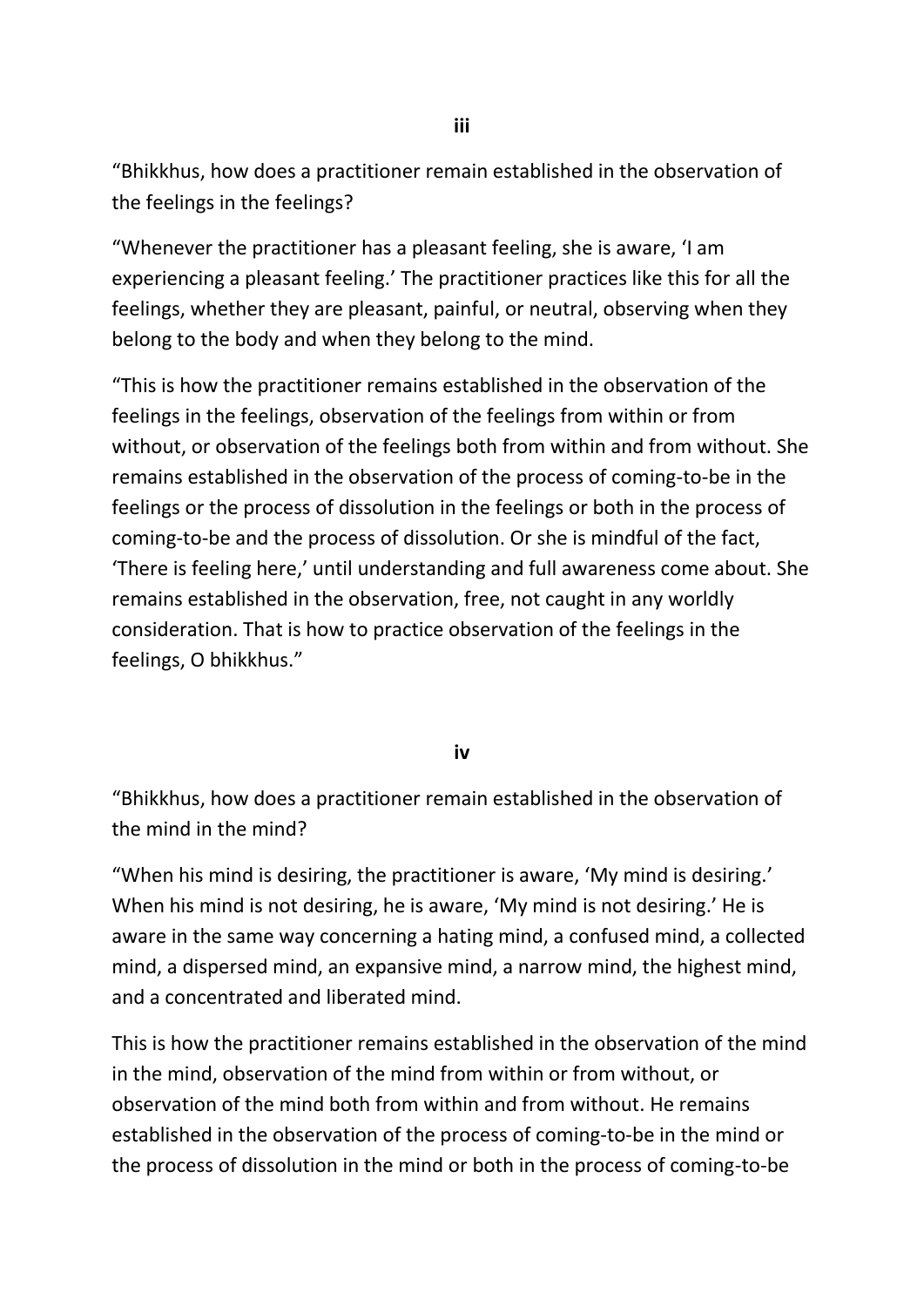and the process of dissolution. Or he is mindful of the fact, 'There is mind here,' until understanding and full awareness come about. He remains established in the observation, free, not caught in any worldly consideration. This is how to practice observation of the mind in the mind, O bhikkhus."

**v**

"Bhikkhus, how does a practitioner remain established in the observation of the objects of mind in the objects of mind?

"First of all, she observes the objects of mind in the objects of mind with regard to the Five Hindrances. How does she observe this?

"When sensual desire is present in her, she is aware, 'Sensual desire is present in me.' Or when sensual desire is not present in her, she is aware, 'Sensual desire is not present in me.' When sensual desire begins to arise, she is aware of it. When sensual desire that has already arisen is abandoned, she is aware of it. When sensual desire that has already been abandoned will not arise again in the future, she is aware of it.

"She practices in the same way concerning anger, dullness and drowsiness, agitation and remorse, and doubt.

"Further, the practitioner observes the objects of mind in the objects of mind with regard to the Five Aggregates of Clinging. How does she observe this?

"She observes like this: 'Such is form. Such is the arising of form. Such is the disappearance of form. Such is feeling. Such is the arising of feeling. Such is the disappearance of feeling. Such is perception. Such is the arising of perception. Such is the disappearance of perception. Such are mental formations. Such is the arising of mental formations. Such is the disappearance of mental formations. Such is consciousness. Such is the arising of consciousness. Such is the disappearance of consciousness.

"Further, bhikkhus, the practitioner observes the objects of mind in the objects of mind with regard to the six sense organs and the six sense objects. How does she observe this?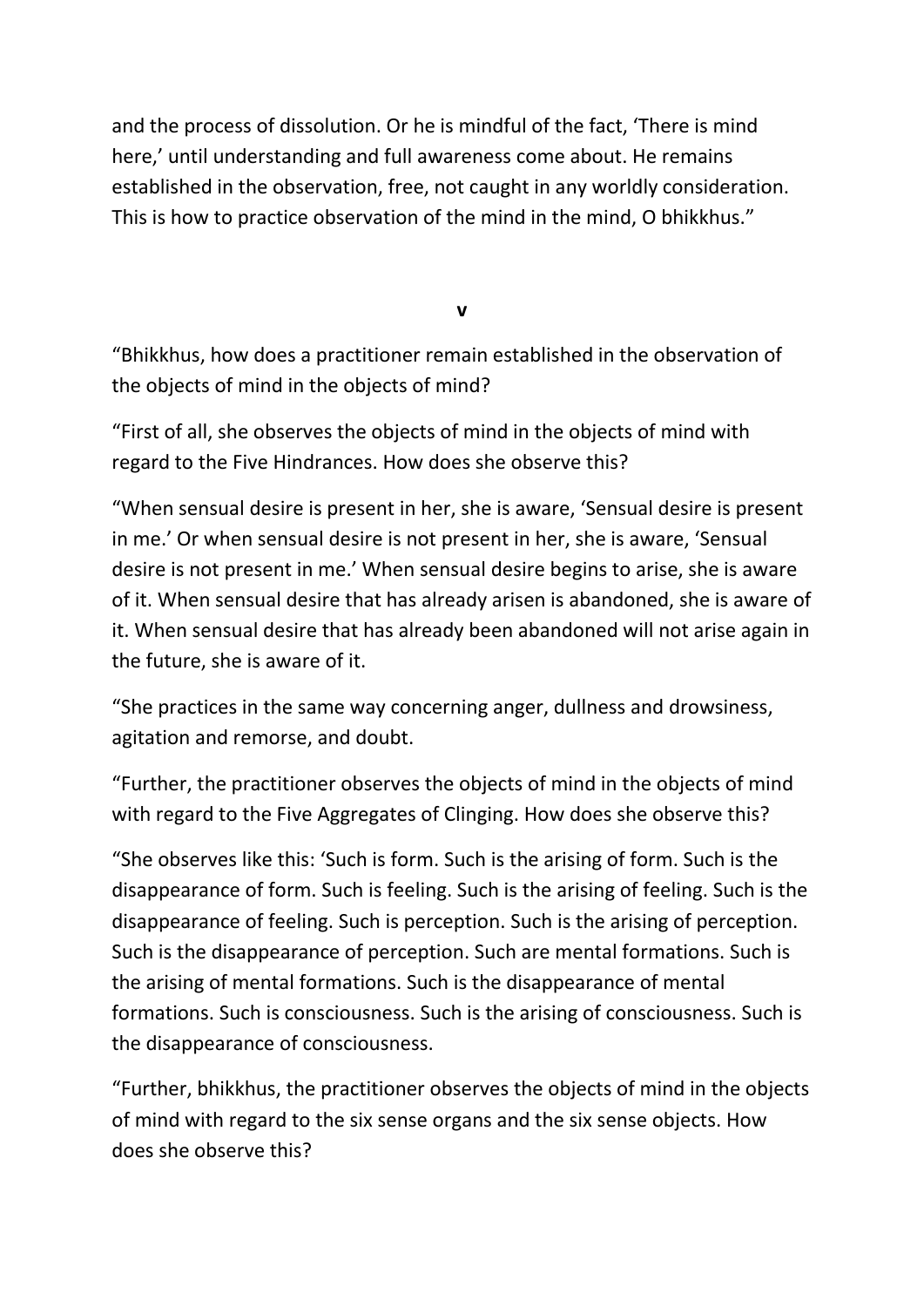"She is aware of the eyes and aware of the form, and she is aware of the internal formations which are produced in dependence on these two things. She is aware of the birth of a new internal formation and is aware of abandoning an already produced internal formation, and she is aware when an already abandoned internal formation will not arise again.

"She is aware in the same way of the ears and sound, the nose and smell, the tongue and taste, the body and touch, the mind and objects of mind.

"Further, bhikkhus, the practitioner remains established in the observation of the objects of mind in the objects of mind with regard to the Seven Factors of Awakening.

"How does he remain established in the practice of observation of the Seven Factors of Awakening?

"When the factor of awakening, mindfulness, is present in him, he is aware, 'Mindfulness is present in me.' When mindfulness is not present in him, he is aware, 'Mindfulness is not present in me.' He is aware when not-yet-born mindfulness is being born and when already-born mindfulness is perfectly developed.

"In the same way, he is aware of the factors of investigation, diligence, joy, ease, concentration, and equanimity.

"Further, bhikkhus, a practitioner remains established in the observation of objects of mind in the objects of mind with regard to the Four Noble Truths.

"How, bhikkhus, does the practitioner remain established in the observation of the Four Noble Truths?

"A practitioner is aware 'This is suffering,' as it arises. She is aware, 'This is the cause of the suffering,' as it arises. She is aware, 'This is the end of suffering,' as it arises. She is aware, 'This is the path which leads to the end of suffering,' as it arises.

"This is how the practitioner remains established in the observation of the objects of mind in the objects of mind either from within or from without, or both from within and from without. She remains established in the observation of the process of coming-to-be in any of the objects of mind or the process of